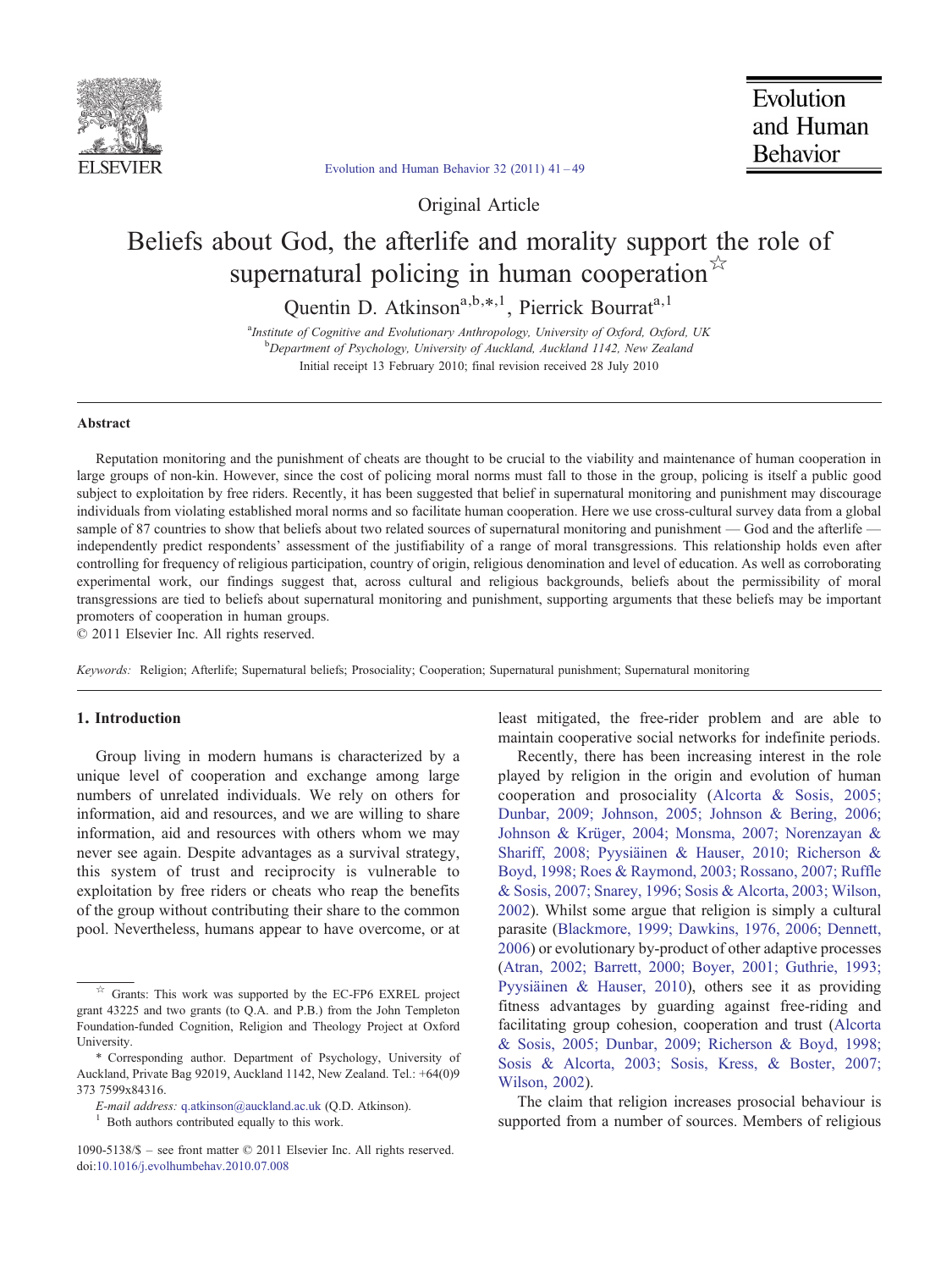congregations and regular churchgoers are more likely to report giving time and money to charities than non-members or those who attend church less regularly [\(Monsma, 2007](#page-8-0)). Experimental work indicates that religious individuals are also both more trusting and more trusted in cooperative economic games ([Tan & Vogel, 2008](#page-8-0)). Perhaps the most convincing evidence, however, comes from studies of religious organizations themselves. Controlling for other relevant predictors, studies found that males in religious Kibbutzim are more likely to cooperate in economic games than males from secular Kibbutzim, with the highest rates of cooperation among those males who most regularly engage in collective rituals ([Ruffle & Sosis, 2007; Sosis & Bressler,](#page-8-0) [2003](#page-8-0)). A historical survey of 19th century communes showed that religious communes were four times as likely to survive each year than secular communes ([Sosis & Bressler,](#page-8-0) [2003](#page-8-0)) and that those religious (but not secular) communes with stricter taboos and prohibitions lasted longest.

It remains unclear exactly why religion should have this effect. [Dunbar \(2009\)](#page-7-0) argues that endorphin release during intensely arousing rituals, such as communal singing or trance dancing, may directly enhance bonding within small groups. [Irons \(1996a,b\)](#page-7-0) has used signalling theory from biology to argue that restrictive taboos or costly rituals (that are risky, unpleasant or demanding of time and resources) promote trust and cooperation more indirectly by providing reliable signals of commitment to the group. However, the finding that religious groups are more prosocial and robust than their statistically controlled secular counterparts suggests that there is more to religious cooperation than participation and proscription.

The nature of religious belief itself is also thought to influence levels of cooperation [\(Bering, 2006; Johnson &](#page-7-0) [Krüger, 2004; Norenzayan & Shariff, 2008; Roes &](#page-7-0) [Raymond, 2003; Snarey, 1996; Stark, 2001\)](#page-7-0). [Stark \(2001\)](#page-8-0) has shown that strength of belief in God is a better predictor of prosocial attitudes than church attendance. This raises the question of what it is about the beliefs religious individuals hold that could promote prosociality. One mechanism that has been put forward is that belief in the existence of a supernatural agent or agents can increase prosocial behaviour merely by creating the perception of being watched. Reputational concerns are known to be crucial for motivating and maintaining cooperation towards public goods in human groups ([Lotem, Fishman, & Stone, 1999; Milinski, Sem](#page-8-0)[mann, & Krambeck, 2002; Nowak & Sigmund, 1998a,b](#page-8-0)). 'Supernatural monitoring' is hypothesized to activate cognitive architecture associated with reputation management and so promote prosocial behaviour ([Johnson &](#page-7-0) [Bering, 2006; Rossano, 2007\)](#page-7-0). Consistent with this proposal, even subtle, subliminal primes of monitoring, such as an image of 'watching eyes' [\(Bateson, Nettle, & Roberts, 2006;](#page-7-0) [Haley & Fessler, 2005](#page-7-0)) or three dots oriented to reflect a face [\(Rigdon, Ishii, Watabe, & Kitayama, 2009\)](#page-8-0), can increase some prosocial behaviours (cf. [Fehr & Schneider, 2009](#page-7-0)), particularly towards in-group members [\(Mifune, Hashimoto,](#page-8-0)

[& Yamagishi, 2010\)](#page-8-0). Regarding supernatural primes, [Bering, McLeod, and Shackelford \(2005\)](#page-7-0) found that subjects told that a ghost had been seen in the lab were significantly less likely to cheat on a competitive task. Similarly, [Shariff](#page-8-0) [and Norenzayan \(2007\)](#page-8-0) have shown that implicitly priming God concepts is at least as effective at increasing generosity in an anonymous dictator game as priming secular moral institutions. If such subtle monitoring cues can affect prosocial tendencies, it seems plausible that strongly held belief in an ever-present God or spirits that are always watching could have a similar effect.

Belief in supernatural agents may also promote prosociality by providing a threat of punishment for noncooperation [\(Johnson & Krüger, 2004](#page-7-0)). The viability of cooperation within human groups is thought to rely on the potential to punish free riders or reward prosocial behaviour [\(Boyd, Gintis, Bowles, & Richerson, 2003\)](#page-7-0). However, such enforcement generally incurs a cost that must be borne by those in the group. Enforcement, then, is itself a public good subject to exploitation by free riders. Economic games under anonymous laboratory conditions have revealed that humans are willing to pay a cost to punish free riders [\(Fehr &](#page-7-0) [Gachter, 2002; Gintis, Bowles, Boyd, & Fehr, 2003\)](#page-7-0) or reward cooperators [\(Rand, Dreber, Ellingsen, Fudenberg, &](#page-8-0) [Nowak, 2009](#page-8-0)), but it is not clear to what extent this generalizes to real-world social interactions. Such a strategy remains vulnerable to exploitation by 'second-order free riders' who avoid the cost of punishment, unless those who shirk punishing duties are themselves punished (and those who shirk the punishing of non-punishers are punished, and so on) or there is some external policing mechanism [\(Henrich & Boyd, 2001\)](#page-7-0). The supernatural punishment hypothesis ([Johnson & Krüger, 2004\)](#page-7-0) holds that the threat of supernatural punishment (in this life or the afterlife) arising from belief in morally concerned supernatural agents can help enforce cooperative norms by exporting the cost of enforcement to ostensibly infallible supernatural forces beyond the group. Belief in a punitive supernatural agent can, in principle, exert this effect without requiring that the imagined agent actually punishes free riders — it is enough that group members perceive such a threat.

By deterring free riders and reducing enforcement costs, supernatural policing may have played an important role in human evolution, increasing group stability and cooperation towards public goods [\(Johnson & Krüger, 2004; Norenzayan](#page-7-0) [& Shariff, 2008](#page-7-0)). This hypothesis finds some support from cross-cultural data. [Johnson \(2005\)](#page-7-0) has shown that the presence of moralizing 'high gods' — defined as active in human affairs and specifically supportive of human morality (Swanson,  $1960$ ) — is associated with some indices of societal cooperation such as taxation, policing and measures of norm compliance, although only two of these relationships remain significant after controlling for regional effects and influence of world religion. To the extent that supernatural policing can promote prosocial behaviour, belief in a morally concerned deity should be selected for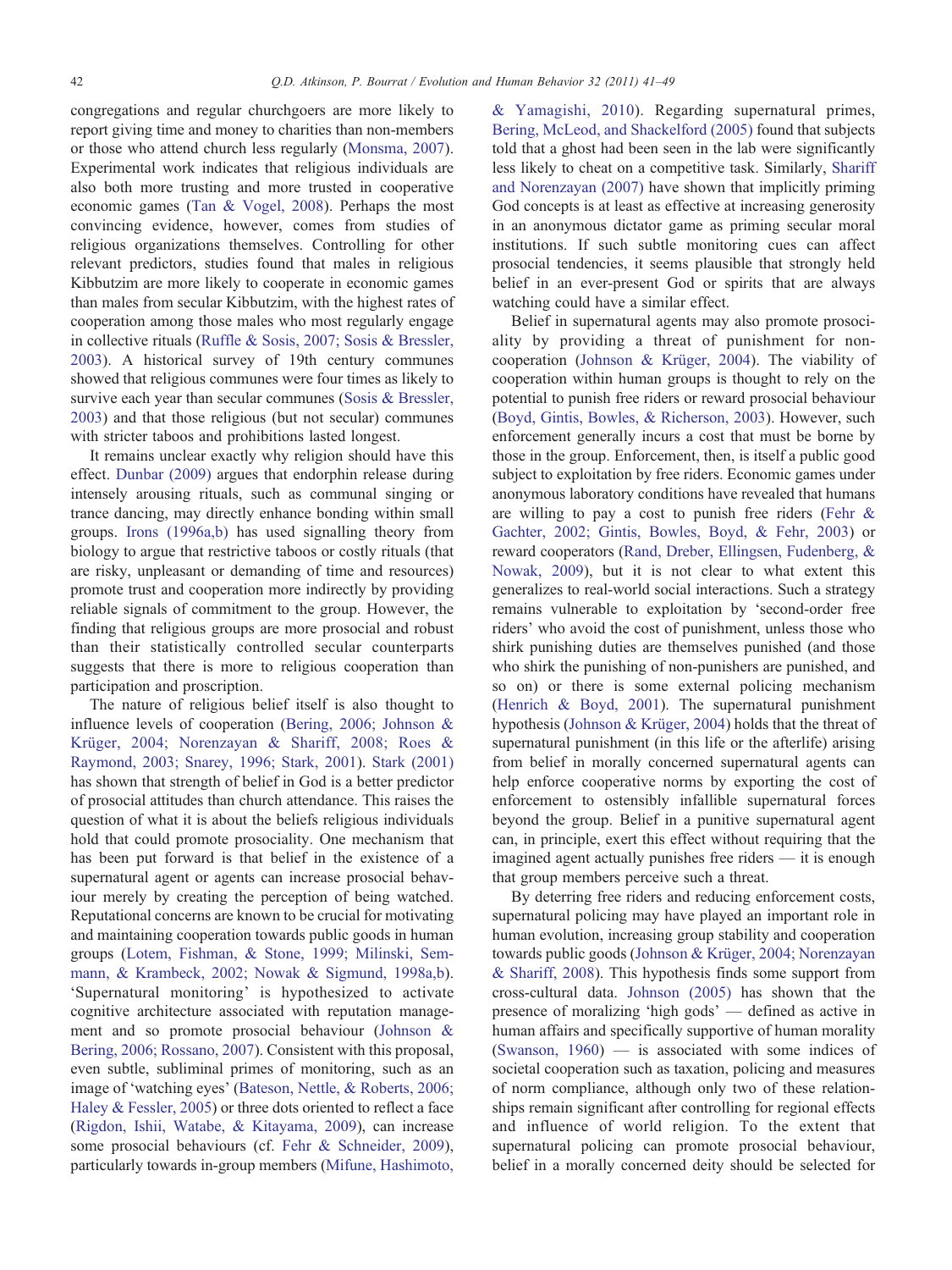or stabilized in societies where free-riding is more likely to be a problem. Again, cross-cultural evidence is consistent with this claim, with moralizing high gods significantly more likely to occur in larger societies, where enforcement costs are likely to be high [\(Roes & Raymond, 2003](#page-8-0)), and in regions of water scarcity, where free riding may be especially costly to the group ([Snarey, 1996](#page-8-0)).

One limitation of these cross-cultural studies is that they examine variation at the societal level, but can say little about whether a widely held belief affects those individuals within a society in the manner predicted. Hence, as [Johnson \(2005\)](#page-7-0) notes, the causal mechanisms linking the presence of moralizing high gods to other societal characteristics remain obscure. Conversely, experimental work supports a link between priming supernatural agent concepts and individual cooperation, but we do not yet know whether such effects apply to long-standing beliefs about supernatural agents and enduring moral dispositions. Furthermore, experimental work has been carried out in only a handful of WEIRD (Western, Educated, Industrialized, Rich and Democratic) cultures [\(Henrich, Heine, & Norenzayan, 2010](#page-7-0)). The effect of supernatural monitoring and punishment is put forward as universal, but without a large cross-cultural sample we cannot tell whether any observed association between supernatural belief and morality is the result of underlying psychological universals or some other factor peculiar to the cultural context of the experiments. In the United States for example, a culture has developed in which religious beliefs are particularly closely tied to moral judgements about abortion. To disentangle the effects of universal tendencies from cultural context, we need individual-level data sampled across many cultures and belief systems.

In the present article, we bridge these two levels of analysis, using the World Values Survey [\(WVS, 1981](#page-8-0)– [2008\)](#page-8-0) to assess individual differences across 87 countries covering a diverse range of social and religious backgrounds. Whilst previous sociological studies have established an association between self-reports of religiosity and prosociality [\(Monsma, 2007; Stark, 2001\)](#page-8-0), predictions relating specifically to supernatural monitoring and punishment have not been tested using individual survey data. Here, we test these predictions using questionnaire data from the WVS on individuals' beliefs about God and the afterlife, together with ratings of the justifiability of a standard set of moral transgressions. This direct approach — asking individuals to state their beliefs about the supernatural and about conformity to the moral order — is of course subject to the potential biases and limitations of any self-report data. The advantage of such an approach, however, is that a large amount of information can be collected from across many different cultural settings. We can therefore use the questionnaire data to investigate whether supernatural beliefs are related to moral thinking consistently across cultures, controlling for possible cultural differences or the effect of other potential confounds such as religious activity or education.

First, we predict that, due to the effect of supernatural monitoring and/or supernatural punishment, those individuals who profess belief in God will rate moral transgressions as less justifiable than those who do not (Hypothesis 1). Second, following the fear of supernatural punishment hypothesis, we predict that stronger beliefs about the unjustifiability of moral transgressions will be present in individuals who profess belief in heaven and/or hell (Hypothesis 2) — implying belief in reward and punishment in the afterlife. Note that the supernatural punishment argument also applies to rewards, since withholding a reward can be seen as equivalent to punishment. Third, following the supernatural monitoring hypothesis, we predict that, among those who believe in God, those individuals who profess belief in a personal God will rate moral transgressions as less justifiable than those who believe in a Spirit or Life Force, since believing in a personal God is more likely to imply active monitoring and a sense of 'being watched' (Hypothesis 3). These predictions should hold after controlling for variation in religious participation (discussed above). Similarly, the predictions should hold after controlling for the effect of cultural or religious background in the form of level of education, reported religious denomination and cultural variation across countries.

## 2. Material and methods

# 2.1. Data sources and variables

To test our hypotheses we used cross-cultural survey data from five waves of the World Value Survey [\(WVS, 1981](#page-8-0)– [2008](#page-8-0)), covering the period from 1981 to 2008. This aggregate includes standardized surveys conducted in 87 countries all over the world, comprising a total of 355,298 individual face-to-face interviews. Each interview consists of the administration of a questionnaire, covering a total set of 1079 variables. The questionnaires for the five waves of the survey as well as the data and the code book are available at <http://www.worldvaluessurvey.com/>.

#### 2.1.1. Moral transgressions

Since the first wave of the WVS, questionnaires have asked individuals about the justifiability of a range of moral transgressions. We took advantage of these variables to approach the morality component of our hypotheses. Not all items were used in all countries, but the majority were, making it possible to examine variation in moral thinking across a range of cultural and religious backgrounds. Of the 31 moral transgressions listed in the WVS we selected 14 items that were the most well sampled across countries and relatively uncontroversially reflect a moral transgression. These 14 items were as follows:

"Please tell me for each of the following statements whether you think it can always be justified, never be justified, or something in between"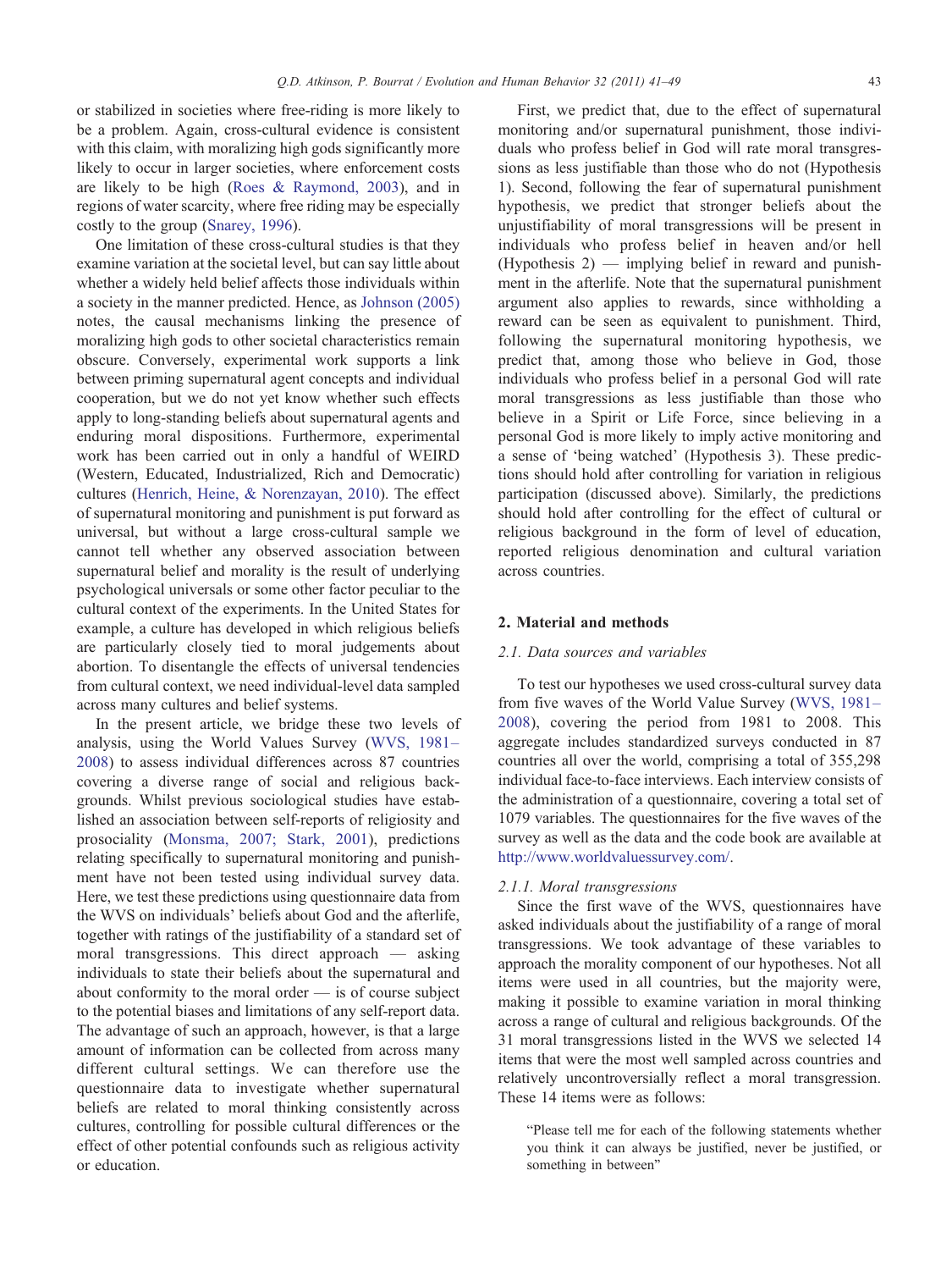F114. — Claiming government benefits to which you are not entitled

- F115. Avoiding a fare on public transport
- F116. Cheating on taxes if you have a chance
- F117. Someone accepting a bribe in the course of their duties

F125. — Taking and driving away a car belonging to someone else (joyriding)

- F127. Lying in your own interest
- F128. Married men/women having an affair

F129. — Throwing away litter in a public place

- F130. Driving under influence of alcohol
- F131. Paying cash for services to avoid taxes
- F134. Speeding over the limit in built-up areas
- F135. Sex under the legal age of consent
- F139. Buying something you knew was stolen

F142. — Failing to report damage you've done accidentally to a parked vehicle

Respondents were asked to indicate their response on a scale from 1 (never justifiable) to 10 (always justifiable) for each statement. We excluded all individuals who did not know what to answer, did not answer, to whom the question was not applicable and to whom the question was not asked.

As with any self-report data, approaching moral thinking in this way must be done with caution, since what is declared does not always match actual behaviour. However, responses should provide a reasonable indication of likely conformity to the moral order across the different categories of people we test here. We do not require that justifiability ratings give an absolute measure of cooperation, since our hypotheses relate only to the relative likelihood of cooperation.

#### 2.1.2. Supernatural beliefs

The WVS also includes information about religious beliefs. Respondents were asked the question: "Which, if any, of the following do you believe in?" This question was followed by different religious and supernatural concepts. Belief in God was assigned based on the response to "F050. — Do you believe in God?" To gage beliefs about reward/ punishment in the afterlife, we built a composite variable from the two items "F053. — Believe in hell" and "F054. — Believe in heaven", distinguishing those individuals who do not believe in heaven or hell (0) from those who do believe in heaven or hell (1). We used the variable "F062. — Personal God vs. Spirit or Life Force", to examine predictions relating to the nature of God beliefs. This question which asks:

"Which of these statements comes closest to your beliefs?"

'Personal God' 'Spirit or Life Force' 'Don't know what to think' 'No spirit God or life force'

Whilst the above supernatural concepts were not explicitly defined in the survey, we take it as implicit that God concepts will involve some sense of agency and an active interest in human affairs. Heaven and hell are also taken to imply reward and punishment in the afterlife. These questions were chosen for the survey precisely because most respondents should be familiar with the concepts, which are present to some degree in all the major world religions. We eliminated from our test individuals who did not know what to answer, did not know what to think, did not answer, or to whom the question was not applicable or the question was not asked.

## 2.1.3. Religious participation

Supernatural beliefs should correlate with religious participation. Given the previous work showing an effect of religious participation on cooperative behaviour ([Ruffle](#page-8-0) [& Sosis, 2007; Sosis & Bressler, 2003; Sosis & Ruffle,](#page-8-0) [2003](#page-8-0)), it makes sense to control for the effect of religious participation in our analyses. We wanted to determine whether belief in God exerts an effect on moral thinking, independent of the effect of religious participation. Religious participation may also be a good indicator of general level of indoctrination, essentially allowing us to control for the extent of exposure to other elements of religious doctrine. To measure and control for religious participation, we used the variable:

"F028. — Apart from weddings, funerals and christenings, about how often do you attend religious services these days?"

- 'More than once a week'
- 'Once a week'
- 'Once a month'
- 'Only on special holy days/Christmas/Easter days'
- 'Other specific holy days'
- 'Once a year'
- 'Less often'
- 'Never practically never'

We merged the answers 'Only on special holy days/ Christmas/Easter days' and 'Other specific holy days' under the label 'Only on special holy days' since we are interested in the frequency of attendance, rather than in the specific type of holy day. Note that higher scores on 'Religious participation' represent lower frequency of church attendance. Again, we eliminated from our tests individuals who did not know what to answer, did not answer, to whom the question was not applicable and to whom the question was not asked.

#### 2.1.4. Cultural and religious background

We also wanted to control, as much as possible, for the effects of other more general aspects of religious and cultural background that might influence moral judgements or the nature of beliefs about supernatural monitoring and punishment. To do this, we made use of the categorical variables "F025. — Religious denomination", recording self-assigned religious affiliation, and "S003. — Country/region", recording the country in which each individual was surveyed.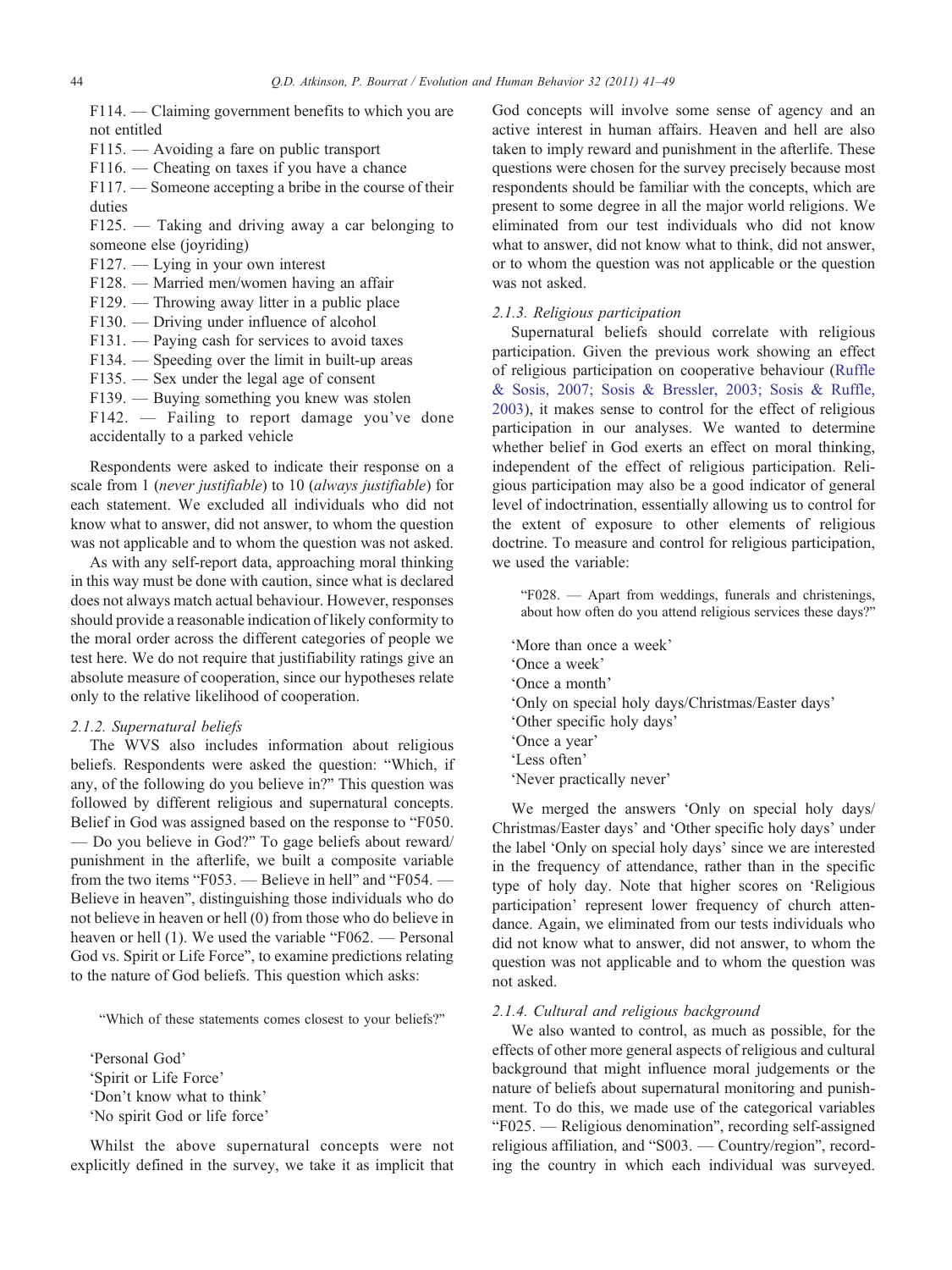Including the country in which the survey was conducted also serves to control for possible biases introduced by any variation in the way each version of the survey was translated and administered. Finally, level of education is also thought to be associated with both religious beliefs and moral judgements. In order to control for the effect of education we used the variable "X025R. — Education level" (recoded) with three states: 'Lower', 'Middle' and 'Upper' — ordered such that higher scores represent a higher level of education.

# 2.2. Statistics

We tested our hypotheses using a series of models based on ordinal regressions. For each of the 14 morality items we fitted a model with justifiability rating as the dependent variable and both belief in God and belief in heaven/hell as predictor variables. Among those who believe in God, we also fitted a model using belief in a personal God vs. a Spirit or Life Force to predict justifiability ratings. We then repeated the same ordinal regressions controlling for the combined effect of the four potential confounding variables — frequency of religious participation, religious denomination, country/region and level of education. Frequency of religious participation and level of education were included in the regressions as covariates, whilst the categorical variables — country/region and religious denomination were included as factors.

## 3. Results

#### 3.1. General predictions

Table 1 summarizes the results of the ordinal regressions relating supernatural beliefs to beliefs about the justifiability of moral transgressions. Consistent with Hypothesis 1, belief

| $\sim$<br>. .<br>v |  |
|--------------------|--|

| Ordinal regressions of supernatural beliefs against justifiability ratings |  |  |
|----------------------------------------------------------------------------|--|--|
|                                                                            |  |  |

in God predicts stronger belief in the unjustifiability of all 14 moral transgressions examined (all  $p$  values <.001). Likewise, consistent with Hypothesis 2, those individuals who believe in heaven or hell rated all 14 moral transgressions as less justifiable than those who do not believe in heaven or hell (all  $p$ 's<.001 except for the variable "F129. — Throwing away litter in a public place",  $p<0.05$ ). Table 1 also shows that, consistent with Hypothesis 3, among those individuals who believe in God, belief in a personal God (as opposed to a Spirit or Life Force) is associated with stronger belief in the unjustifiability of all 14 moral transgressions (all  $p$ 's $\leq$ .001).

# 3.2. Controlling for religious participation and religious and cultural background

[Table 2](#page-5-0) summarizes the results of the ordinal regressions relating supernatural beliefs to beliefs about the justifiability of moral transgressions, after controlling for the combined main effects of religious participation, religious denomination, country and level of education. This combined analysis is a relatively stringent test of the relationship between supernatural beliefs and moral thinking since effect sizes are reduced by adding parameters to the regression model, and, in addition, sample size is reduced because we do not have data on all predictors for all respondents. Nevertheless, the table shows that, controlling for the combined effect of these other factors, we observe the same pattern of support for our three hypotheses. Belief in God has a significant effect in the predicted direction for 13 out of 14 morality items. Belief in heaven or hell has a significant effect in the predicted direction for seven out of 14 items, with 12 out of 14 effects in the predicted direction. Belief in a personal God, rather than in a Spirit or Life Force, has a significant effect in the predicted direction for 11 out of 14 morality items, with 13

| Justifiable variable (dependent)   | $\boldsymbol{n}$ | Belief in God       | Belief in heaven/hell | $\boldsymbol{n}$ | Personal God vs. Spirit or Life Force |
|------------------------------------|------------------|---------------------|-----------------------|------------------|---------------------------------------|
| Claiming government benefits       | 197,194          | $.088(.014)$ ***    | $.066(.011)$ ***      | 78,223           | $.094(.015)$ ***                      |
| Avoiding fare on public transport  | 183,084          | $.238(.014)$ ***    | $.194(.011)$ ***      | 67,631           | $.236(.015)$ ***                      |
| Cheating on taxes                  | 196,492          | $.244(.014)$ ***    | $.401(.011)$ ***      | 78,526           | $.283$ $(.014)$ ***                   |
| Someone accepting a bribe          | 204,331          | $.238(.015)$ ***    | $.267$ $(.013)$ ***   | 78,788           | $.331(.016)$ ***                      |
| Joyriding                          | 86,109           | $.336(.025)$ ***    | $.089(.022)$ ***      | 77,724           | $.185(.02)$ ***                       |
| Lying                              | 87,987           | $.323$ $(.017)$ *** | $.409(.015)$ ***      | 77,329           | $.425(.013)$ ***                      |
| Adultery                           | 86,036           | $.592(.018)$ ***    | $.646$ $(.016)$ ***   | 76,653           | $.752(.014)$ ***                      |
| Driving under influence of alcohol | 73,129           | $.259(.024)$ ***    | $.311(.021)$ ***      | 64,171           | $.342(.019)$ ***                      |
| Throwing away litter               | 70,819           | $.35(.022)$ ***     | $.044$ $(.019)^*$     | 63,018           | $.094(.017)$ ***                      |
| Paying cash                        | 29,913           | $.242(.028)$ ***    | $.316(.025)$ ***      | 26,116           | $.43$ $(.023)***$                     |
| Speeding over the limit            | 30,873           | $.277(.029)$ ***    | $.286(.026)$ ***      | 27,134           | $.295(.023)$ ***                      |
| Sex under the legal age            | 70,686           | $.288(.02)$ ***     | $.492$ $(.018)$ ***   | 61,530           | $.507(.017)$ ***                      |
| Buy stolen goods                   | 120,753          | $.281(.019)$ ***    | $.179 \,(.016)$ ***   | 51,153           | $.317(.021)$ ***                      |
| Failing to report damage           | 54,598           | $.345(.024)$ ***    | $.07$ $(.021)$ ***    | 49,997           | $.26(.018)$ ***                       |

Values are shown as coefficient (S.E.). Variables were coded in such a way that correlations are positive if they meet the theoretical expectations. Tests are two tailed.

\*  $p<.05$ .

\*\*\*  $p<.001$ .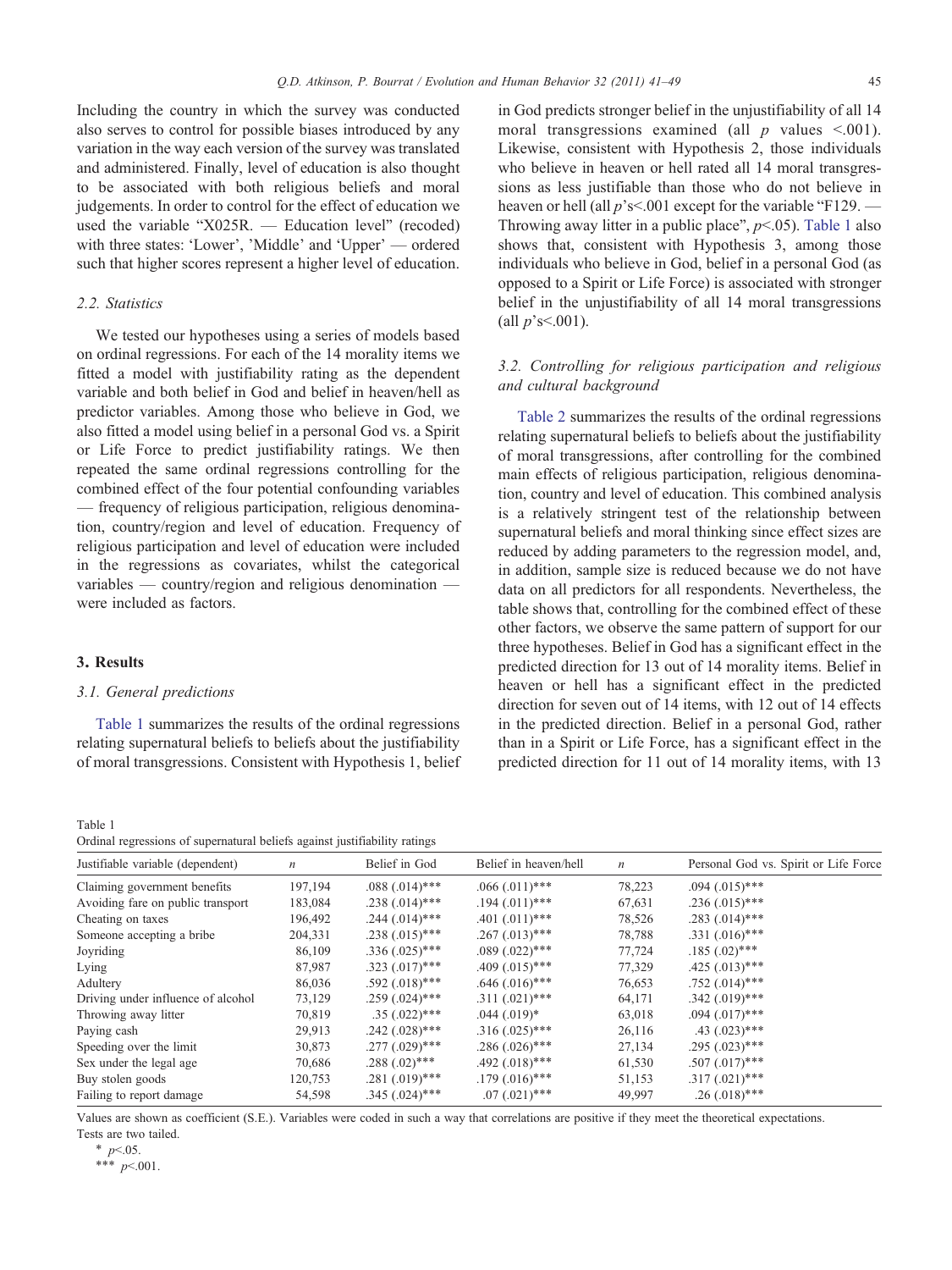<span id="page-5-0"></span>Table 2

Ordinal regressions of supernatural beliefs against justifiability ratings, controlling for religious participation, religious denomination, country and level of education together

| Justifiable<br>variable<br>(dependent)   | $\boldsymbol{n}$ | Religious<br>participation | Level of<br>education | Belief in God       | Belief in<br>heaven/hell | $\boldsymbol{n}$ | Religious<br>participation | Level of<br>education | Personal God<br>vs. Spirit or<br>Life Force |
|------------------------------------------|------------------|----------------------------|-----------------------|---------------------|--------------------------|------------------|----------------------------|-----------------------|---------------------------------------------|
| Claiming<br>government<br>benefits       | 110,019          | $.032$ $(.004)$ ***        | $.009(.009)$ ns       | $.092$ $(.029)$ **  | $-.023$ (.017)ns         | 28,194           | $.05(.008)$ ***            | $.031(.018)$ ns       | $.078(.028)$ **                             |
| Avoiding fare<br>on public<br>transport  | 100,079          | $.044$ $(.004)$ ***        | $.068(.009)$ ***      | $.215(.03)$ ***     | $-.012$ (.018)ns         |                  | 18,727 .071 (.009)***      | $.238(.021)$ ***      | $.216(.033)$ ***                            |
| Cheating<br>on taxes                     | 109,771          | $.072$ $(.004)$ ***        | $.076(.009)$ ***      | $.186(.028)$ ***    | $.043$ $(.017)^*$        | 28,291           | $.088(.007)$ ***           | $.135(.017)$ ***      | $.184(.027)$ ***                            |
| Someone<br>accepting<br>a bribe          | 116,307          | $.047$ $(.004)$ ***        | $-.006(.010)$ ns      | $.173$ $(.033)$ *** | $.055(.02)$ **           | 28,483           | $.063$ $(.009)$ ***        | $.120(.020)$ ***      | $.139(.033)$ ***                            |
| Joyriding                                | 26,785           | $.006(.011)$ ns            | $.095(.025)$ ***      | $.314(.07)$ ***     | $.037(.043)$ ns          | 27,401           | $.023$ $(.011)^*$          | $.131(.025)$ ***      | $.108(.04)$ **                              |
| Lying                                    | 26,700           | $.121$ $(.007)$ ***        | $.193$ $(.017)$ ***   | $.205(.047)$ ***    | $.078(.028)$ **          | 27,270           | $.136(.007)$ ***           | $.169$ $(.016)$ ***   | .229 $(.026)$ ***                           |
| Adultery                                 | 25,345           | $.14$ $(.008)$ ***         | $.317(.019)$ ***      | $.208(.049)$ ***    | $.311(.031)$ ***         | 27,042           | $.159(.008)$ ***           | $.331(.018)$ ***      | $.354(.029)$ ***                            |
| Driving under<br>influence of<br>alcohol | 26,823           | $.039(.01)$ ***            | $.202(.022)$ ***      | $.255(.06)$ ***     | $.13$ $(.038)$ ***       | 27,450           | $.056(.01)$ ***            | $.218(.022)$ ***      | $.199(.035)$ ***                            |
| Throwing away<br>litter                  | 26,797           | $.018(.009)*$              | $.096(.020)$ ***      | $.144(.055)$ **     | $.025(.034)$ ns          | 26,411           | $.032$ $(.009)$ ***        | $.095(.019)$ ***      | $.03$ $(.032)$ ns                           |
| Paying cash                              | 21,426           | $.092(.008)$ ***           | $.225(.018)$ ***      | $.188(.049)$ ***    | .032 $(.031)$ ns         | 21,326           | $.097(.008)$ ***           | $.221(.018)$ ***      | $.224(.029)$ ***                            |
| Speeding over<br>the limit               | 22,114           | $.059(.009)$ ***           | $.406(.020)$ ***      | .251 $(.05)$ ***    | $.064(.032)*$            | 22,165           | $.065(.009)$ ***           | $.408(.019)$ ***      | $.236(.031)$ ***                            |
| Sex under the<br>legal age               | 14,311           | $.119(.012)$ ***           | $.460(.027)$ ***      | $.429(.071)$ ***    | $.198(.045)$ ***         |                  | $15,537$ .142 $(.011)$ *** | $.448(.026)$ ***      | $.374(.04)$ ***                             |
| Buy stolen<br>goods                      |                  | 48,215 .089 (.007)***      | $.036(.015)*$         | $.212(.045)$ ***    | $.035(.028)$ ns          |                  | 5636 .026 (.022)ns         | .069 (.048)ns         | $.101(.081)$ ns                             |
| Failing to report<br>damage              |                  | 4544 .069 (.019)***        | $.246(.042)$ ***      | $-.341$ $(.202)$ ns | $.103$ $(.08)$ ns        | 5112             | $.07$ $(.018)$ ***         | $.265(.041)$ ***      | $-.028(.068)$ ns                            |

Values are shown as coefficient (S.E.). Supernatural beliefs were coded in such a way that correlations are positive if they meet the theoretical expectations. Tests are two tailed.

\*  $p<.05$ .

\*\*  $p<.01$ .

\*\*\*  $p<.001$ .

out of 14 in the predicted direction. There were no significant effects in the opposite direction to that predicted by any of the three hypotheses. In addition to these individual item findings, aggregating results from across the justifiability items, a sign test confirms that the number of correlations in the predicted direction is significantly higher than chance for belief in God ( $p<.001$ ), belief in heaven or hell ( $p=.013$ ) and belief in a personal God  $(p<.001)$ .

As expected, increased religious participation was associated with stronger belief in the unjustifiability of moral transgressions, but this effect does not explain the association between supernatural beliefs and justifiability ratings. Religious participation and the nature of belief in God and the afterlife show independent effects on justifiability ratings in the regressions in Table 2. Similarly, level of education has a significant independent effect on 13 of the 14 justifiability items, with more education linked to higher justifiability ratings. Ratings were also significantly different across countries and religious denominations (although we do not report the large number of individual effects for each

country and denomination here), but again, this was independent of the effect of supernatural beliefs.

## 4. Discussion

The results we present here are consistent with and provide support for specific predictions of the supernatural monitoring and fear of supernatural punishment hypotheses. As predicted by both theories and consistent with our Hypothesis 1, individuals who professed belief in God rated moral transgressions as less justifiable than those who did not. Consistent with Hypothesis 2 and the supernatural punishment hypothesis, stronger beliefs about the unjustifiability of moral transgressions were present in individuals who professed belief in heaven or hell. And consistent with Hypothesis 3 and the supernatural monitoring hypothesis, among those who believe in God, those who professed belief in a personal God rated moral transgressions as less justifiable than those who professed belief in a Spirit or Life Force.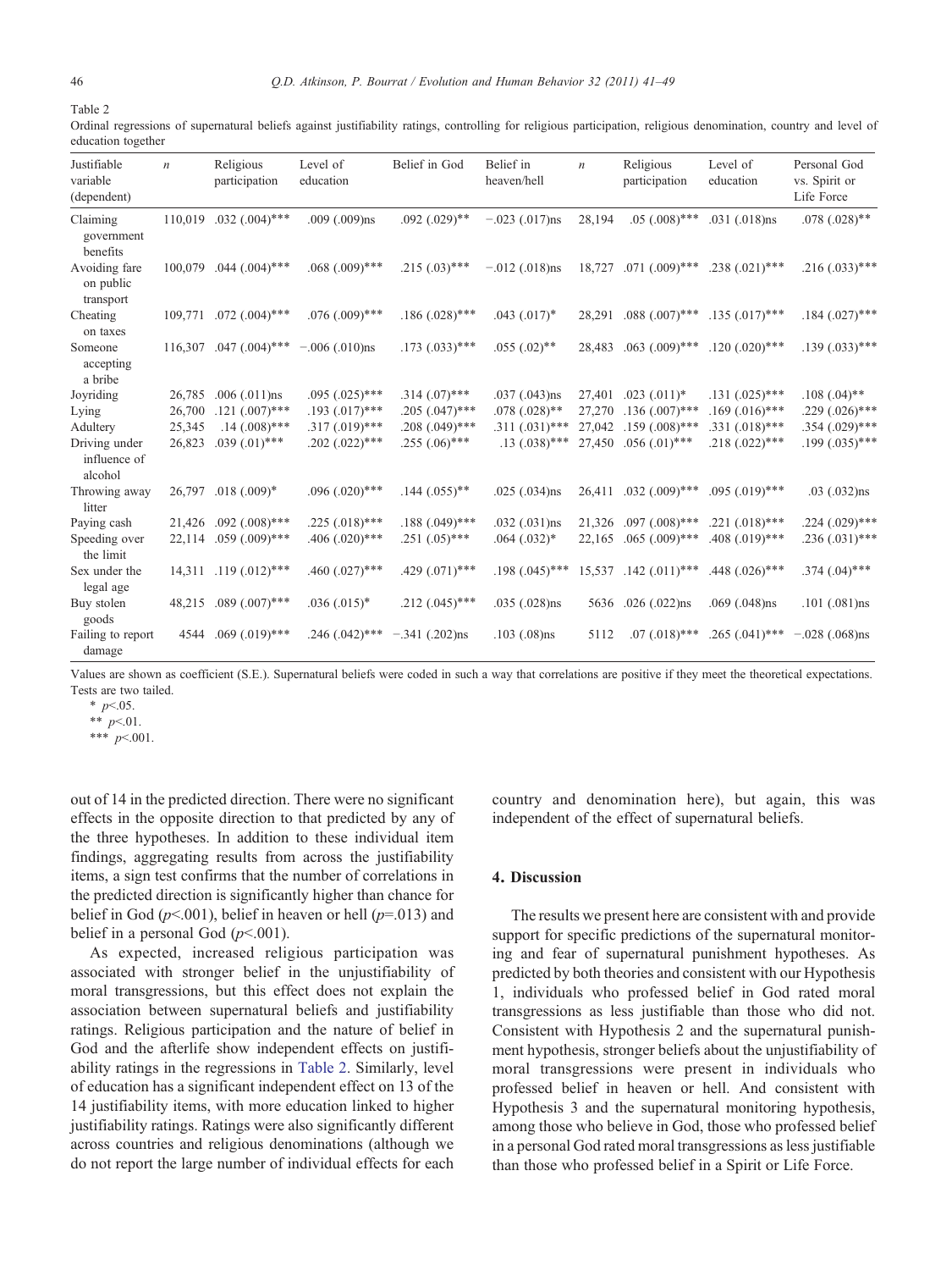These general patterns hold even after controlling for the combined effects of religious participation and religious and cultural background as measured by religious denomination, country and level of education. Some justifiability items, such as throwing away litter and failing to report damage to a parked car, do show a weaker association with individuals' supernatural beliefs after controlling for these other factors [\(Table 2](#page-5-0)). Whilst this could simply be due to noise in the data, it is also possible that supernatural policing effects are stronger in some conditions or moral domains than others. In [Table 2,](#page-5-0) the weakest relationships between justifiability ratings and supernatural beliefs appear to be among the least serious of the moral transgressions, possibly because such transgressions are perceived by respondents as unlikely to invoke the 'wrath of god'.

Effects also varied across the different supernatural beliefs. Most notably, the association between morality and belief in heaven or hell shows some sensitivity to controlling for other religious and cultural factors, such that seven out of 14 morality items do not show a significant relationship in the predicted direction. As mentioned above, the power of the combined ordinal regression analyses to demonstrate a significant association is somewhat reduced and 12 out of 14 relationships remain in the predicted direction — well above what would be expected by chance. It is interesting that belief in God and belief in a personal God show a more robust association with justifiability ratings, indicating they may have a stronger effect on prosociality. Unlike belief in heaven or hell, which introduces only a threat of punishment in the afterlife, belief in God is likely to introduce a combination of supernatural monitoring and fear of punishment effects ([Johnson and Bering, 2006](#page-7-0)). Conversely, the effect of belief in a personal God as opposed to a Spirit or Life Force should operate chiefly via supernatural monitoring. Within major world religions, perceived supernatural monitoring in the present may thus be of greater importance than the effect of reward or punishment in the afterlife.

As well as corroborating previous work linking religiosity to prosociality ([Henrich et al., 2010; Snarey, 1996; Johnson](#page-7-0) [& Bering, 2006; Johnson & Krüger, 2004; Norenzayan &](#page-7-0) [Shariff, 2008; Roes & Raymond, 2003; Stark, 2001\)](#page-7-0), we find support for the thesis that across cultures specific features of religious beliefs relevant to perceived supernatural monitoring and punishment directly impact our moral thinking. In a recent review, [Pyysiäinen and Hauser \(2010\)](#page-8-0) argue that many of our moral intuitions operate independently of religious background. However, the research they cite has not explicitly addressed supernatural policing and focuses mainly on identifying limiting cases and moral trade-offs, which may be less affected by the perception of supernatural policing. Inasmuch as our self-report data reflects genuine beliefs about the supernatural and moral conformity, our findings support the suggestion that, by enhancing reputational concerns and/or a perceived threat of punishment, supernatural beliefs increase conformity to the moral order and can therefore act to promote cooperation in human

groups. Whilst the effects we find are not large, we note that cross-cultural differences in the perceived risk of being punished that give rise to even a small increase in the likelihood of individuals behaving prosocially can nonetheless dramatically affect the long-term stability of cooperation in groups ([Boyd et al., 2003; Fehr & Fischbacher, 2003; Fehr](#page-7-0) [& Gachter, 2002; Henrich et al., 2001\)](#page-7-0).

As with any correlational study, the relationships we report do not in themselves demonstrate causality. The WVS data allowed us to control for the effect of some alternative causal explanations, and the experimental findings we discussed in the [Introduction](#page-0-0) make a causal link between supernatural beliefs and prosocial behaviour seem likely, but it remains possible that the relationships we observe are spurious or reflect some other causal mechanism. For example, in face-to-face interviews social desirability [\(Edwards, 1953\)](#page-7-0) or impression management ([Leary &](#page-7-0) [Kowalski, 1990\)](#page-7-0) effects may cause a bias in some individuals' responses to questions about both religion and morality. Some respondents may thus feel they ought to report they believe in God and ought to report that various moral transgressions are unjustifiable. As pointed out by a reviewer, impression management is correlated with some measures of religiosity ([Burris & Navara, 2002; Leak &](#page-7-0) [Fish, 1989; Trimble, 1997](#page-7-0)), which may itself be a consequence of supernatural monitoring. Conversely, morality may be tied to supernatural beliefs in some other way. It is possible that those with stronger views about conforming to moral norms are just more likely to believe in God. Although possible, such alternative explanations are more difficult to reconcile with an effect of afterlife beliefs or belief in a personal God vs. Spirit or Life Force, and do not fit with the experimental findings.

Even if the causal story does turn out to be unexpectedly different, the association between specific supernatural beliefs and morality across many cultures is interesting in itself. Whether due to supernatural monitoring, fear of supernatural punishment, concerns about social desirability or biases towards strict moral conformity, if certain beliefs are reliably linked to prosociality, these beliefs can become meaningful and potentially important markers of trustworthiness. Such a culturally mediated 'green beard effect' [\(Dawkins, 1976](#page-7-0)), perhaps in conjunction with the sort of hard-to-fake costly signals associated with many religious doctrines [\(Irons, 1996a,b](#page-7-0)), could itself facilitate cooperation towards public goods by allowing cooperators to interact preferentially with fellow cooperators.

The cognitive and cultural processes that give rise to the patterns we observe need to be investigated further, combining evidence from across a range of disciplines. Cooperative economic games of the sort mentioned above can be repeated, explicitly targeting the effects of supernatural monitoring and punishment on trustworthiness and prosociality. Promising work in this direction has already begun (e.g., [Bering et al., 2005; Shariff & Norenzayan,](#page-7-0) [2007\)](#page-7-0), but in order to separate the effects of cultural context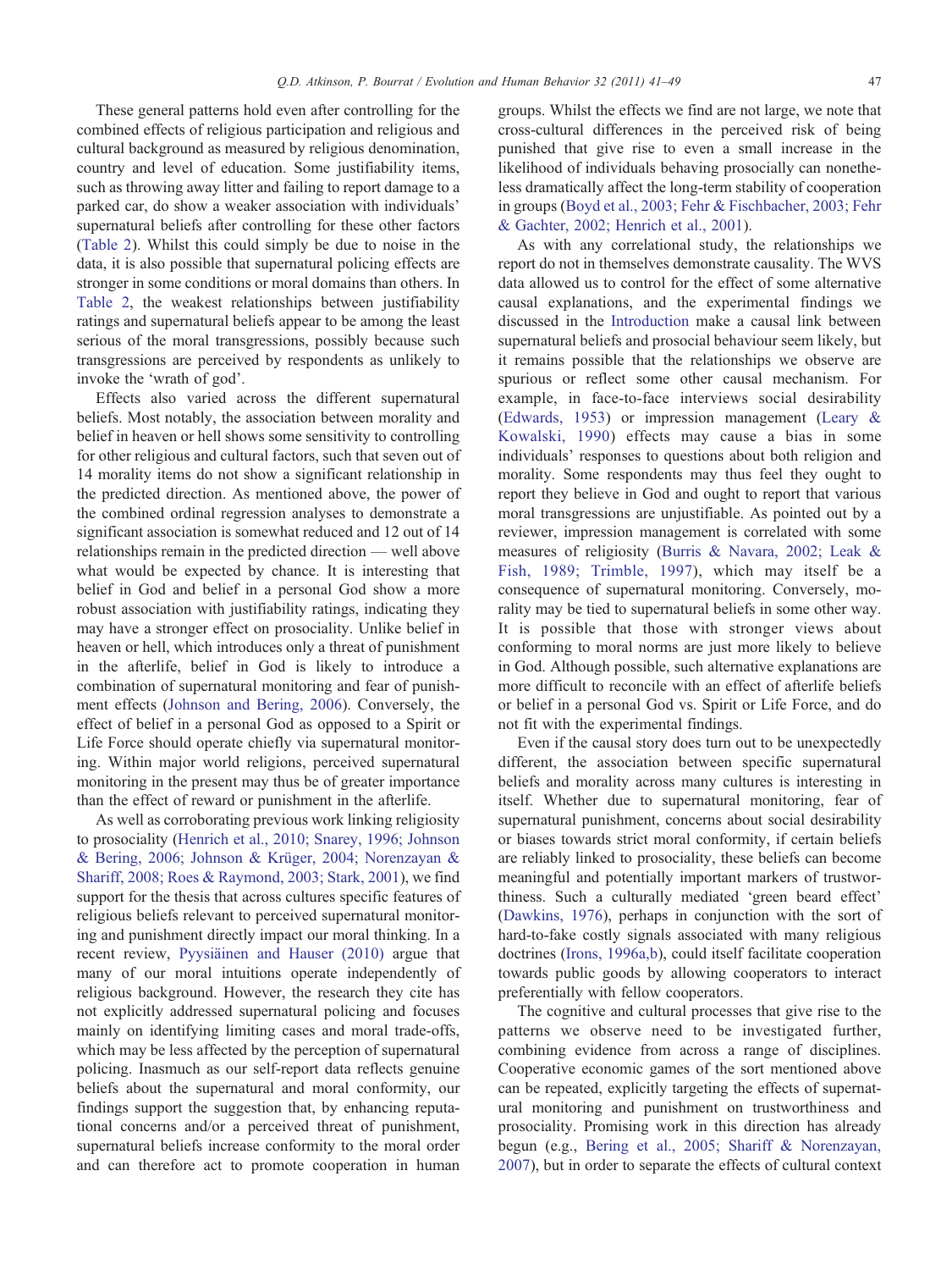<span id="page-7-0"></span>from the beliefs themselves, these studies need to be carried out in a range of cultural and religious settings. Henrich et al. (2010) have recently found cross-cultural support for a link between generosity in economic games and participation in world religion, although they admit their sampling of different religious background needs to be expanded. Interestingly, whilst participation in world religion did predict more generous offers in the dictator and ultimatum games, religious individuals were no more likely to engage in altruistic punishment of non-cooperators. One explanation for this is that belief in supernatural punishment can increase individuals' generosity but decreases their motivation to engage in costly punishment themselves.

More precise cross-cultural surveying at the societal level is also needed. Johnson (2005) identifies six potential sources of supernatural punishment in a 20th century survey of 50 cultures ([Swanson, 1960](#page-8-0)) — moralizing high gods, active ancestral spirits, reincarnation and sanctions affecting health, the afterlife and other aspects of life, such as accidents, misfortunes or mishaps. Currently, we do not know how prevalent these beliefs are around the globe, whether some are more effective than others at promoting prosociality or whether they tend to be associated with particular social or ecological conditions. By cataloguing the diversity and distribution of these and other supernatural beliefs around the globe we should be able to test more detailed hypotheses about their putative function and the selective forces that may account for their current distribution. Whether this can be explained in terms of competition between rival groups or competition between different belief systems within groups, the results presented here suggest that supernatural monitoring and punishment could indeed have played an important role in the emergence of the levels of cooperation characteristic of modern humans. We have shown that individual differences in beliefs about God, the afterlife and morality across cultures support the predictions of the supernatural monitoring and supernatural punishment hypotheses. There is thus good reason to think that the major world religions now often associated with large-scale, hierarchical political systems may owe their success to their gods and their ability to promote cooperation and trust among believers.

## Acknowledgments

We wish to thank Robin Dunbar, Nicolas Baumard and two anonymous reviewers for helpful advice and comments.

## References

- Alcorta, C. S., & Sosis, R. (2005). Ritual, emotion, and sacred symbols the evolution of religion as an adaptive complex. Human Nature, 16, 323–359.
- Atran, S. (2002). In gods we trust: The evolutionary landscape of religion. Oxford: Oxford University Press.
- Barrett, J. L. (2000). Exploring the natural foundations of religion. Trends in Cognitive Sciences, 4, 29–34.
- Bateson, M., Nettle, D., & Roberts, G. (2006). Cues of being watched enhance cooperation in a real-world setting. Biology Letters, 2, 412.
- Bering, J. M. (2006). The folk psychology of souls. Behavioral and Brain Sciences, 29, 453–462.
- Bering, J. M., McLeod, K., & Shackelford, T. K. (2005). Reasoning about dead agents reveals possible adaptive trends. Human Nature, 16, 360–381.

Blackmore, S. J. (1999). The meme machine. Oxford: Oxford University Press.

- Boyd, R., Gintis, H., Bowles, S., & Richerson, P. J. (2003). The evolution of altruistic punishment. Proceedings of the National Academy of Sciences of the United States of America, 100, 3531.
- Boyer, P. (2001). Religion explained: The human instincts that fashion gods, spirits and ancestors. London: Basic Books.
- Burris, C. T., & Navara, G. S. (2002). Morality play, or playing morality? Intrinsic religious orientation and socially desirable responding. Self and Identity, 1, 67–76.

Dawkins, R. (1976). The selfish gene. Oxford, UK: Oxford University Press.

- Dawkins, R. (2006). The God delusion. Boston: Houghton Mifflin Harcourt.
- Dennett, D. C. (2006). Breaking the spell. London: Penguin Books.
- Dunbar, R. I. M. (2009). Mind the bonding gap: Constraints on the evolution of hominin societies. In S. Shennan (Ed.). Pattern and Process in Cultural Evolution. Berkeley, CA: University of California Press.
- Edwards, A. (1953). The relationship between the judged desirability of a trait and the probability that the trait will be endorsed. Journal of Applied Psychology, 37, 90–93.
- Fehr, E., & Fischbacher, U. (2003). The nature of human altruism: Proximate patterns and evolutionary origins. Nature, 425, 785–791.
- Fehr, E., & Gachter, S. (2002). Altruistic punishment in humans. Nature, 415, 137–140.
- Fehr, E., & Schneider, F. (2009). Eyes are on us, but nobody cares: Are eye cues relevant for strong reciprocity? Proceedings of the Royal Society of London, Series B, 277, 1315–1323.
- Gintis, H., Bowles, S., Boyd, R., & Fehr, E. (2003). Explaining altruistic behavior in humans. Evolution and Human Behavior, 24, 153–172.
- Guthrie, S. E. (1993). Faces in the clouds: A new theory of religion. Oxford, UK: Oxford University Press.
- Haley, K. J., & Fessler, D. M. T. (2005). Nobody's watching? Subtle cues affect generosity in an anonymous economic game. Evolution and Human Behavior, 26, 245–256.
- Henrich, J., & Boyd, R. (2001). Why people punish defectors. Weak conformist transmission can stabilize costly enforcement of norms in cooperative dilemmas. Journal of Theoretical Biology, 208, 79–89.
- Henrich, J., Boyd, R., Bowles, S., Camerer, C., Fehr, E., Gintis, H., et al. (2001). In search of homo economicus: Behavioral experiments in 15 small-scale societies. The American Economic Review, 91, 73–78.
- Henrich, J., Ensminger, J., McElreath, R., Barr, A., Barrett, C., Bolyanatz, A., et al. (2010). Markets, religion, community size, and the evolution of fairness and punishment. Science, 327, 1480–1484.
- Henrich, J., Heine, S. J., & Norenzayan, A. (2010). The weirdest people in the world. Behavioral and Brain Sciences, 33, 1-75.
- Irons, W. (1996a). In our own self image: The evolution of morality, deception, and religion. Skeptic, 4, 50–61.
- Irons, W. (1996b). Morality as an evolved adaptation. In J. P. Hurd (Ed.). Investigating the biological foundations of human morality. (pp. 1–33). Lewiston: Edwin Mellon Press.
- Johnson, D., & Bering, J. (2006). Hand of God, mind of man. Punishment and cognition in the evolution of cooperation. Evolutionary Psychology, 4, 219–233.
- Johnson, D. D. P. (2005). God's punishment and public goods: A test of the supernatural punishment hypothesis in 186 world cultures. Human Nature, 16, 410–446.
- Johnson, D. D. P., & Krüger, O. (2004). The good of wrath: supernatural punishment. Political Theology, 5, 159–176.
- Leary, M. R., & Kowalski, R. M. (1990). Impression management A literature review and 2-component model. Psychology Bulletin, 107, 34–47.